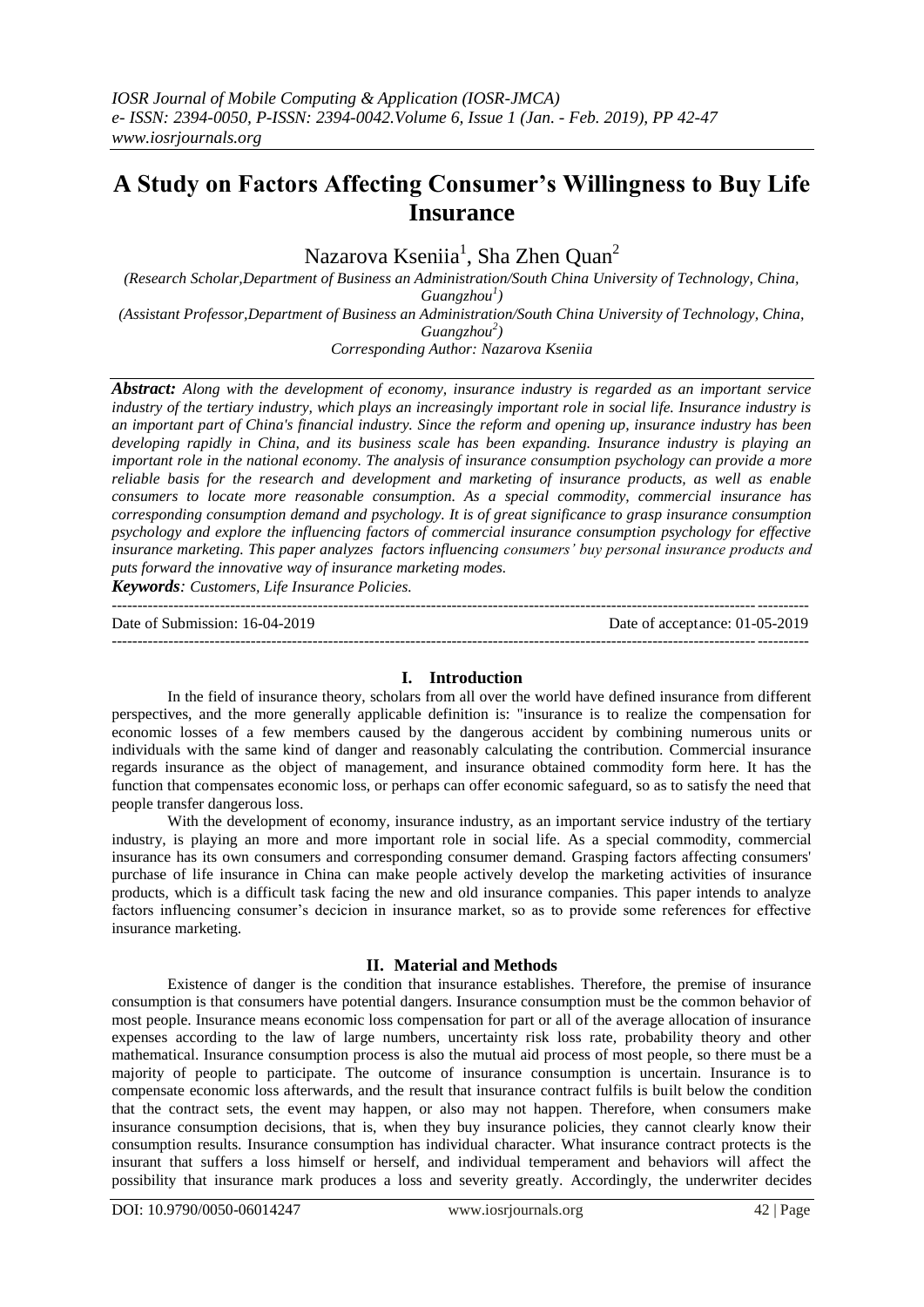whether to accept according to the condition of different policy-holder and the condition that whether to accept or accepts its purchase on the conditional grounds.

# **III. Literature Review**

Through the analogy of various insurance e-commerce platforms, combined with the characteristics of each platform's own mode, Sun Pan Yao (2012) gives corresponding suggestions to improve service level. He believes that the main functions of the commerce platform set up by insurance companies are introducing the business situation of enterprises, publicizing insurance products and establishing a good corporate image. While the third-party electronic commerce platform set up by other companies for insurance companies should focus on product comparison and inquiry, and provide various value-added services on this basis.<sup>6,8</sup>

Luo Juan (2007) studied and analyzed the current situation of the development of insurance products in China. He believes that the current insurance products in China are relatively simple, and there are few insurance products that can achieve full e-commerce. At present, there are few insurance products that can be operated on the Internet, mainly including: simple personal insurance, liability credit guarantee insurance, investment and financial insurance, and all insurance companies. The products operated by the company on the Internet platform have serious homogeneity problems, which cannot meet the personalized insurance needs of consumers. $2,7$ 

Xu Yingnan (2012) takes Guangzhou consumers as the research object. From the perspective of consumer insurance preference, this paper analyzes the factors affecting consumers' willingness to purchase life insurance. He believes that the network is usable and consumers are influenced by factors, such as the relative reluctance of change, the trustworthiness of insurance companies, the cost of use, the security, convenience and ease, which have a significant impact on consumers' willingness to purchase insurance and make comparative analysis.<sup>8</sup>

Li (2008), in a survey found that the young people could have more demand for life insurance. But although older people have lower incomes because they have more assets may be less need to buy life insurance. In a study to investigate the factors influencing performance in promoting life insurance in the country. Life insurance can be helpful for government's poverty alleviation and the fight against poverty and the problems caused by the death of the breadwinner of the family and adding Supplementary health insurance under certain conditions and limited to all life insurance policies in order to increase the attractiveness of buying this type of insurance. In a study found buying life insurance on the unemployed, housewives, people are educated and that with lower incomes is less.<sup>1,3,4</sup>

# **Theoretical model**

In this research, 4c model seeks to regulate the marketing programs from the perspective of customers and four Customer Solution values, customer cost, convenience and comfort clients are to communicate with customers to consider the purchase. (fig no 1).



# **Figure no 1:** The conceptual model<sup>9</sup>

# **The objectives of the study:**

The overall goal of the study: of improving and marketing of life insurance in China.

The main objective of the study: Factors effect Consuners' willingnes to buy life insurance. Secondary objectives of the study:

- Evaluation of the impact of Customer Solution values element of life insurance sales
- Evaluate the impact on selling life insurance component of consumer spending
- The effect of conveniences and comfort in the purchase of life insurance sales
- The effect element of Customer Communication life insurance sales the research hypothesis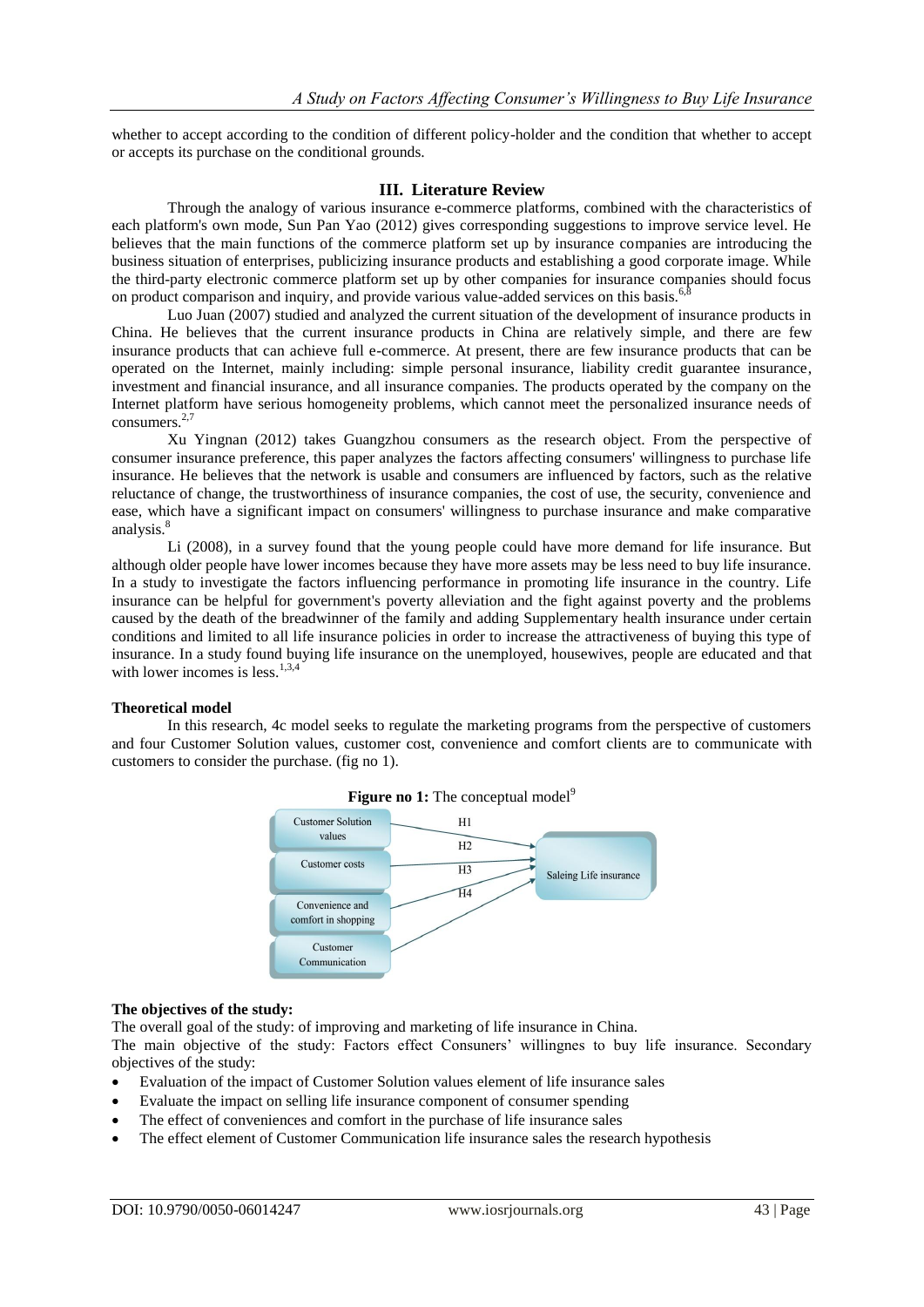# **Research hypothesis :**

The main hypothesis of the study: the marketing mix has a significant effect on the sale of life insurance.

Hypothesis 1: The value of Customer Solution values sales of life insurance has a significant effect.

Hypothesis 2: Consumer spending has a significant effect on the sale of life insurance.

Hypothesis 3: Comfort and convenience on the sale of life insurance has a significant effect.

Hypothesis 4: The Customer Communication has a significant effect on the sale of life insurance.

# **Theoretical research:**

## **1. Life Insurance**

Life insurance subsidiaries are party insurance Life insurance or life insurance contract whereby the insurer in exchange for a premium, undertakes. That in case of death of the insured or the insured's survival in the time specified in the contract, funds designated to the insured, the insured or the address given by him (Seyedin,  $2012$ )<sup>10,12</sup>. There is two differnt types of Individual life insurances: 1. Provide life insurance death 2. Life insurance as a condition of life

# **2. Insurance Marketing**

 Term insurance marketing and customer marketing insurance services with the aim of creating profit through customer satisfaction point's .The regulation of insurance marketing ideas for businesses focused insurance .So as to grow the insurance.

# **3. Insurance Marketing Mix**

A series of marketing activities that organizations with an aim to best meet the needs of the market . Insurance business deals with sales, so it is necessary for the formation of the marketing.<sup>2</sup>

### **4. 4c Model**

The model was developed in the 1990s by Robert Lvtrbvrn , considered marketing of perspective buyers In this model, four variables value, Customer Solution, cost consumers, comfort and convenience in shopping, customer Communication in the form of four words that begin with the letter c placed on programs and marketing activities. $7,11$ 

# **4.1. Values, Customer Solution**

A good customer value proposition will provide convincing reasons why a customer should buy a product, and also differentiate your product from competitors.

# **4.2. Customer Costs**

The customer pays money in exchange for goods or services. Customer cost refers not only to the price of a product, but it also encompasses the purchase costs, use costs and the post-use costs. Purchase costs consist of the cost of searching for a product, gathering information about the product and the cost of obtaining that information. The company provides for income and expense for the customer. For this purpose must take three steps: 1. Lower product prices lower total cost of customer 2. Despite higher prices than competitors by offering additional services, particularly fast. 3. Provide assistance and advice to clients in order to reduce costs Search for the goods or service, fast delivery of goods or service and the possibility of ordering a product or service in different ways. $2,9$ 

# **4.3. Convenience and Comfort in Shopping**

Buying easily is one of the main goals for consumers, shopping time , opening hours, fast delivery of goods or service and the possibility of ordering a product or service in different way.

# **4.4. Customer Communication:**

4c model and customer interaction are not only receiving information from the company. And now established a long term relationship in order to satisfy their own needs.

**Research methodology:** According to the study is aimed at applied research but also research in classified research on how to collect the data (study design) is a descriptive Which describes the characteristics of the sample and then extend these features to the population studied. This is a survey research. The study of the way the questionnaire will be used.

The Population, the Sampling and Sample: According to objective research and research branches and agencies active population in the province of Iran private insurance companies that operate in the field of life insurance and savings. In this study, because access to every member of society is so simple random sampling method we use. To set a sample size of about (1-3) is used: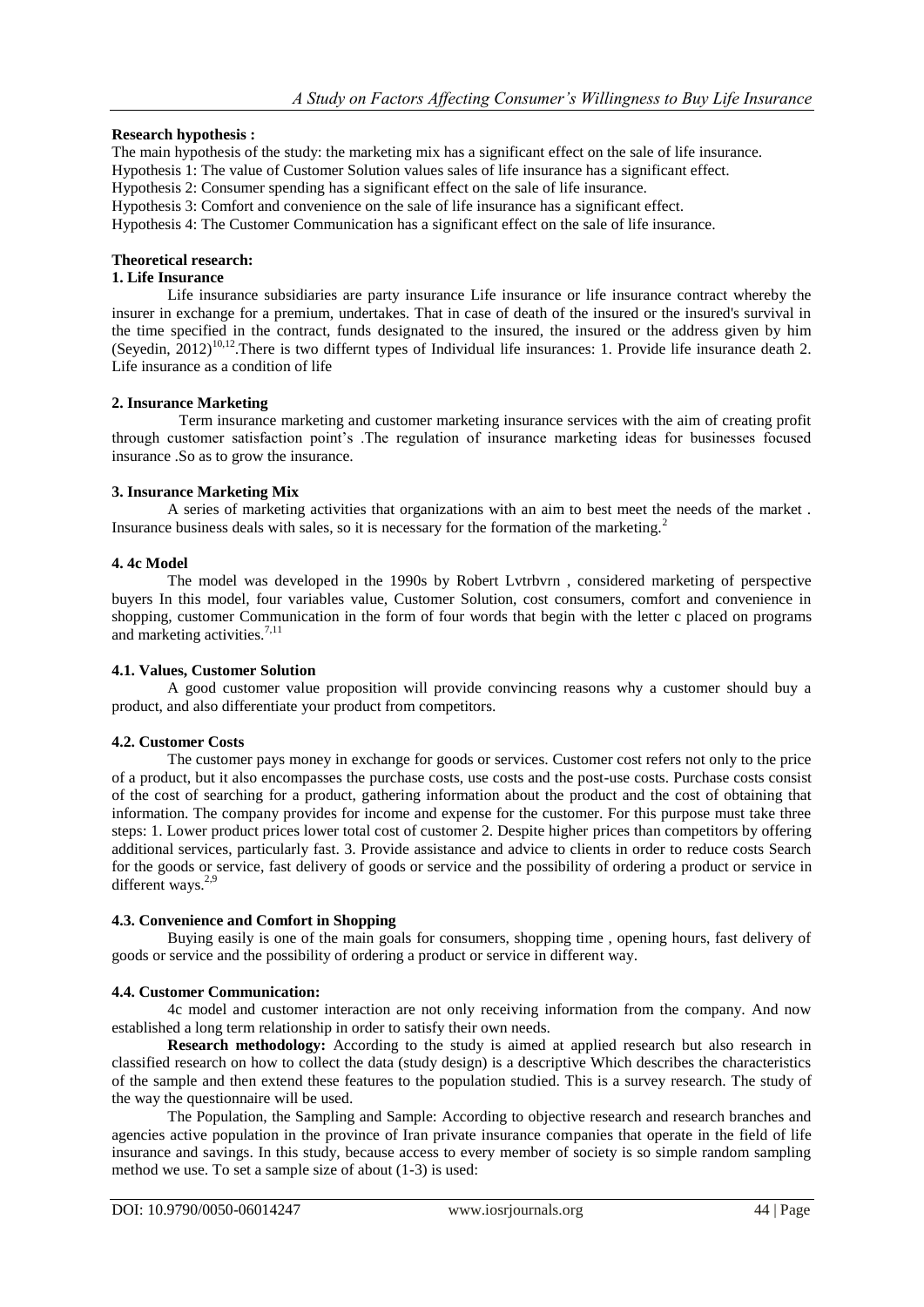$$
n = \frac{z_{\alpha/2}^2 p(1-p)}{e^2}
$$
 (1-3) So, at 95% and 0/073 error, sample size is equal to 181.

 The questionnaire of this study is on the basis of a large number of related literature in China and abroad, the use of insurance, economics, psychology, behavior finance and other related knowledge, and then draw lessons from the life insurance demand, insurance purchase intention, shopping intention factors and other related research results, combined with previous information collection. This paper chooses average consumer as the research object, and study references of Chinese and foreign scholars who have used the same or similar questionnaire, finally design this questionnaire.

# **III. Result**

# **Validity and Reliability Study**

**Validity Study:** In the present questionnaire study, factors are representative of the marketing based on life insurance sales model .Based on previous research in this area which were developed and investigated the matter and surrendered to the professors and advisors. Finally the necessary reforms are carried out has been measured according to validity through the content.

**Reliability Study:** In this study, for realiabiliry we used Cronbach's alpha test. For be sure to avoid the risk of failure of the questionnaire, although the questionnaire was prepared on the basis of standard questionnaires. Therefore, a pilot phase was conducted with 30 individuals to test and examine questions. Cronbach's alpha were coefficient for the first of an initial sample of 30 individuals

**Preliminary Analysis:** using sample data through statistical software Spss, was calculated for the whole questionnaire. The coefficient obtained 0/782 which is due to the higher numbers of 0.7 usually picking appropriate questionnaire so reliability can be confirmed. Cronbach's alpha coefficients for the sections of the questionnaire were measured and noted that all Cronbach's alpha values greater than 0.7 indicate that is the desirability of the questionnaire skins.

**Variables:** The dependent variable in this research is the development of life insurance sales and the dependent variable. Independent variables: 4c model of marketing variables are independent, except as follows: The value of a customer-friendly, cost consumers, comfort and convenience in shopping and customer relationship.

# **Statistical analysis**

Before examining the validity of structural variables, we must ensure that existing data can be (in terms of sample size and factor structure) used as a confirmatory factor analysis .Then, to determine them validity of the instrument variables technique confirmatory factor analysis for each of the variables used by the software LISREL. The results showed that for all variables KMO index is greater than 0.6 and is a significant level of Bartlett test and Bartlett's test at a significance level of less than 0/05.Therefore, confidently the data collected to assess the validity of the instruments by carrying out confirmatory factor analysis variables is quite good. The results of confirmatory factor analysis were analyzed by LISREL software for all variables questions and questions have reported significant factor loadings, and confirmatory factor analysis to variables with factor loadings greater than 1/96 and they were determined

Model is measured for each of the variables of the validity of the variables was fitted by maximum likelihood.Results in Table no 1 and Figure no 2 reads:

| Index                                      | Acceptable amount            | The obtained amount | conclusion                      |  |
|--------------------------------------------|------------------------------|---------------------|---------------------------------|--|
| Chi-square test                            | the less the better fit      | 1109                | Lonely could not be<br>compared |  |
| Degrees of freedom                         | Should not be less than zero | 367                 | acceptable                      |  |
| $df/2\gamma$                               | Smaller quantities of 3      | 3/02                | fair                            |  |
| Root Mean Square Error<br>of Approximation | $0/1$ smaller than           | 0/09                | acceptable                      |  |
| Goodness of Fit                            | Quantities between 90 and 95 | 0/91                | acceptable                      |  |
| <b>Adjusted Goodness of Fit</b>            | $0/60$ more than             | 0/65                | acceptable                      |  |
| Normed Fit Index                           | Quantities between 90 and 95 | 0/91                | acceptable                      |  |

**Table 1:** Fitness model results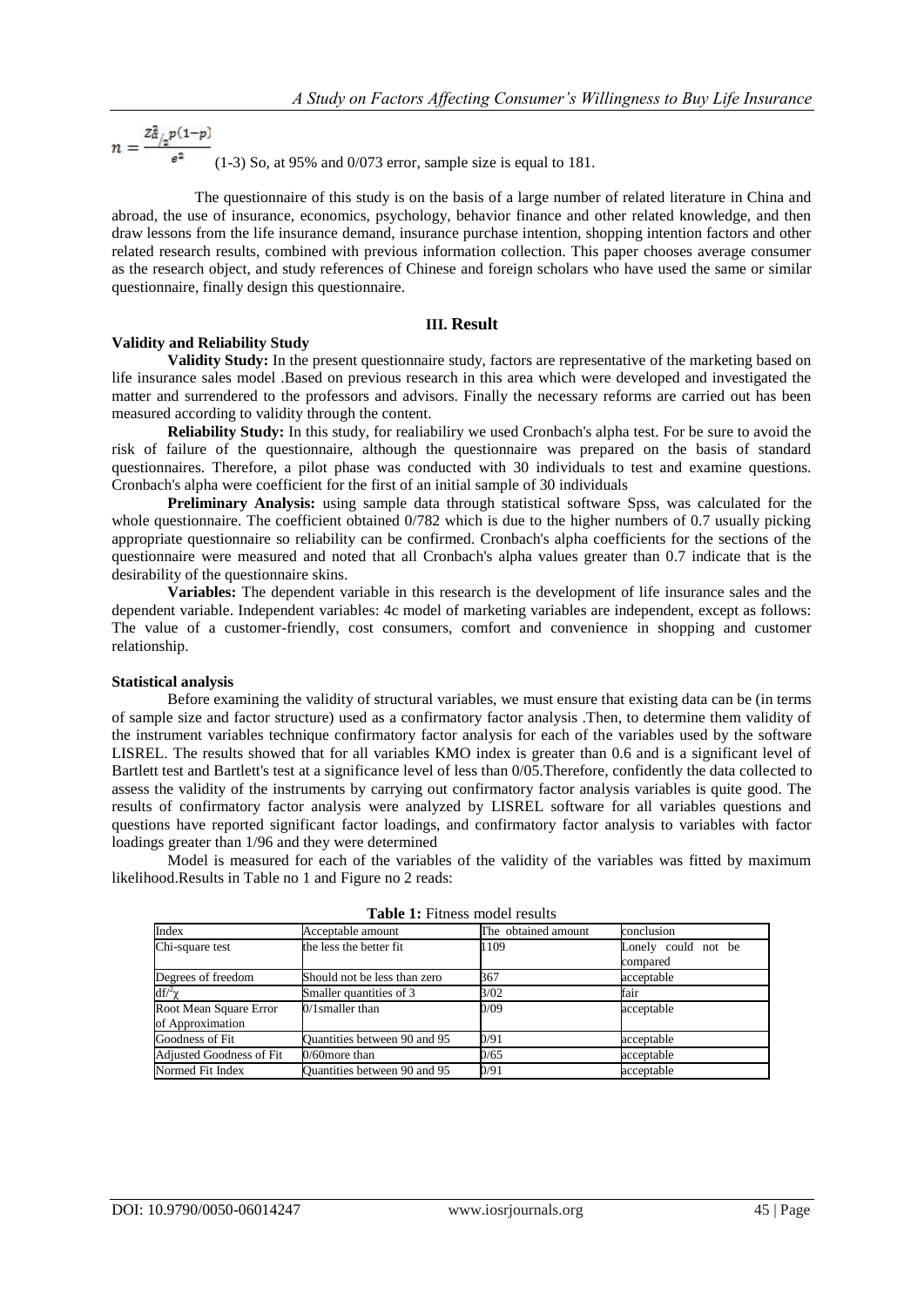

**Figure no 2**.Structural model and measurement models

In this section, according to the measurement models fitted based on variables observed or inventory items, and structural model of the variables measured according to the models above, research hypotheses were tested. Therefore, accounting level of confidence for testing( 0/95), reported significant numbers to their path coefficients more than 1/96 is considered significant and related assumptions and are confirmed. Approvement in Table no 2 reads:

| <b>Table no 2:</b> Testing of research hypotheses       |      |                                        |                      |  |  |  |
|---------------------------------------------------------|------|----------------------------------------|----------------------|--|--|--|
| Hypothesis / relationship                               |      | Multiplier effect A significant number | conclusion           |  |  |  |
| Accepted costumers values→life insurance                |      |                                        |                      |  |  |  |
| sales                                                   | 0/13 | 1/34                                   | Hypothesis failed    |  |  |  |
| Costumers cost $\rightarrow$ life insurance sales       | 0/28 | 3/26                                   | Hypothesis confirmed |  |  |  |
| Convenient shopping $\rightarrow$ life insurance sales  | 0/04 | 0/34                                   | Hypothesis failed    |  |  |  |
| Relationship with costumer $\rightarrow$ life insurance |      |                                        |                      |  |  |  |
| sales                                                   | 0/23 | 2/42                                   | Hypothesis confirmed |  |  |  |

As can be seen H2 and H4 are confirmed, in the sample, the cost buyers and client relationships with the intent to purchase life insurance, has significant positive effect. The final study will be accepted after test research hypotheses. Significant estimates present below. While the paths that have not been approved; the models are shown as multipoint line. (Fig. no 3,4).



**Figure no 3.** Accepted structural model of Research (standart estimate)

**Figure no 4.** Accepted structural model of Research (reported significant).